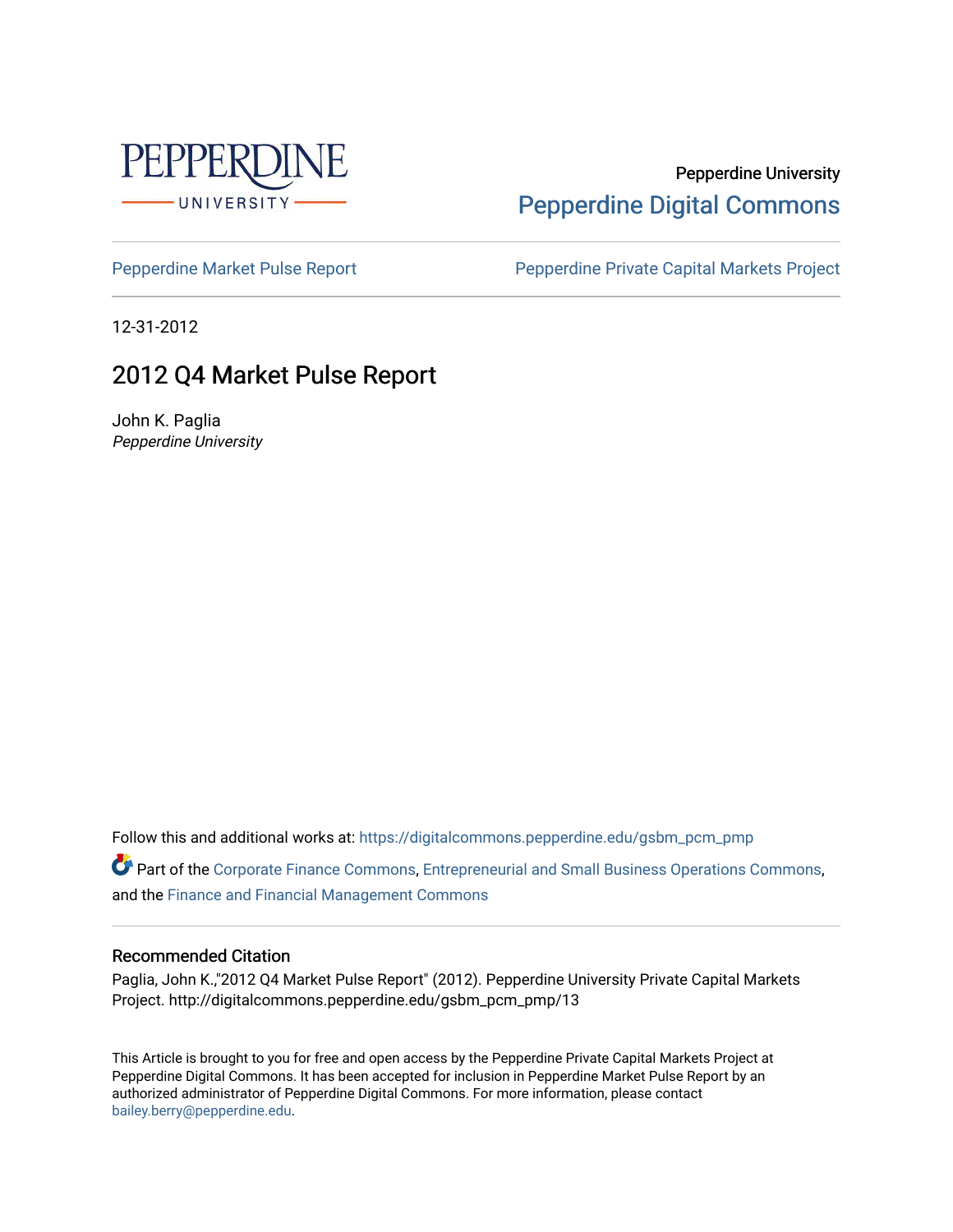# **MARKET**PULS

#### **QUARTERLY SURVEY REPORT Q4 2012**



he International Business Broker Association (IBBA) and M&A Source present the *Market Pulse Quarterly Survey Report* with the support of the Pepperdine Private Capital Markets Project and the Graziadio School of Business and Management at Pepperdine University. The quarterly IBBA and M&A Source *Market Pulse* survey was created to gain an accurate understanding of the market conditions for businesses being sold in the Main Street market (values \$0-2 million) and lower middle market (values \$2 million to \$50 million). The national survey was conducted with the intent of providing a valuable resource to business owners and their advisors.

#### **MARKET SEGMENTS STUDIED**

*Figure 1*

| <b>MAIN STREET</b> | <b>LOWER MIDDLE MARKET</b> |
|--------------------|----------------------------|
| $<$ 500K           | \$2MM-\$5MM                |
| \$500K-\$1MM       | \$5MM-\$50MM               |
| \$1MM-\$2MM        |                            |





PEPPERDINE UNIVERSITY

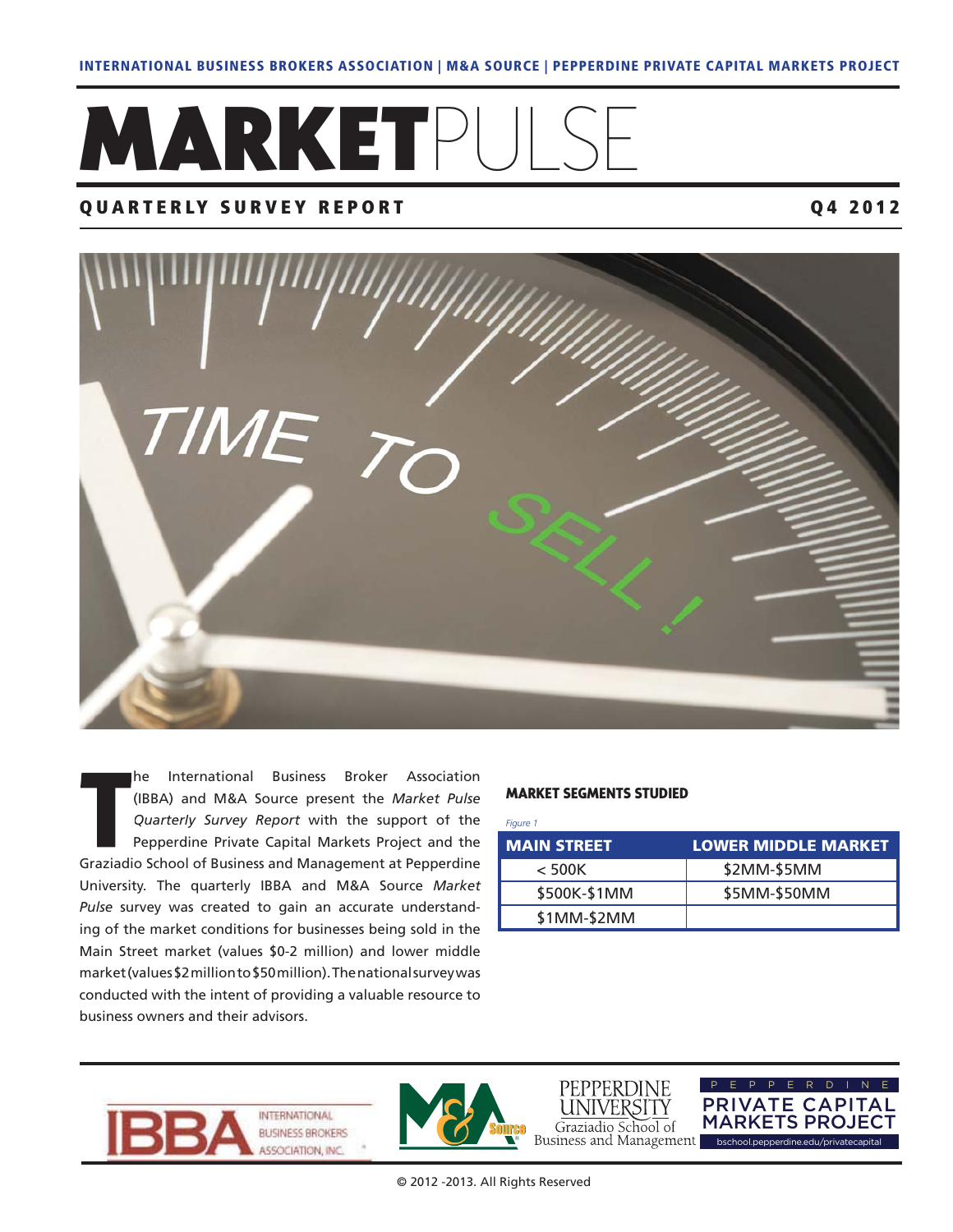## **KEY FINDINGS**

#### **BOOMER RETIREMENT:**

For the first time, baby boomer retirement was the number one reason driving business sales across all Main Street and lower middle market sectors. The second most common reason was burnout for Main Street and family issues for the lower middle market. (Previous 2012 studies showed that potential tax increases were the top sale driver for businesses valued over \$5 million.)

"Boomer retirement will be a consistent trend, particularly now that 2009 is four years behind us for valuation purposes and the first boomers are now 67 years old," says Scott Bushkie, principal of Cornerstone Business Services. "It's not surprising that burnout is another common theme. Many boomers would have sold in 2009 or 2010 but they got blindsided by the recession and had to hold on much longer than expected."

#### **MARKET CLARITY:**

Overall, brokers and M&A advisors are feeling decidedly optimistic about market activity in 2013. They're expecting activity to increase due to baby boomer retirements (35 percent) and market clarity following the presidential election (20 percent) and fiscal cliff resolutions (14 percent).

"People might not like everything that happened in Washington over the last few months, but at least now they have the answers they need to move forward," says George Lanza, president of Plethora Businesses and chairman of IBBA. "Combine the U.S. election and fiscal uncertainty with the financial mess over in Europe, and it's not hard to see why many sellers were just sitting tight and waiting for the dust to clear in 2012."

#### **BUYER AND SELLER MARKETS:**

Main Street M&A continues to shift away from a buyer's market sentiment, suggesting a balancing of leverage in this sector. In Q4, 53 percent of Main Street brokers representing deals of \$500K or less said they were operating in a buyer's market. That's a decline from 70 percent in Q2 and 60 percent in Q3.

#### **TIME TO CLOSE:**

The Q4 study showed that larger businesses take longer to close. In all Main Street sectors, the majority of companies (56 percent or better) sold in six months. For businesses in the lower middle market, the majority closed between eight months and two years.

"Companies in the lower middle market really need to be proactive in their planning," said Kevin Dempsey, principal of Summa Financial Group and chairman of the M&A Source. "Burnout and family issues are leading reasons these owners sell, but when it takes a year or more to sell a company, you don't want to be reacting to negative triggers especially as buyers put the most value on your last 12 months of business performance."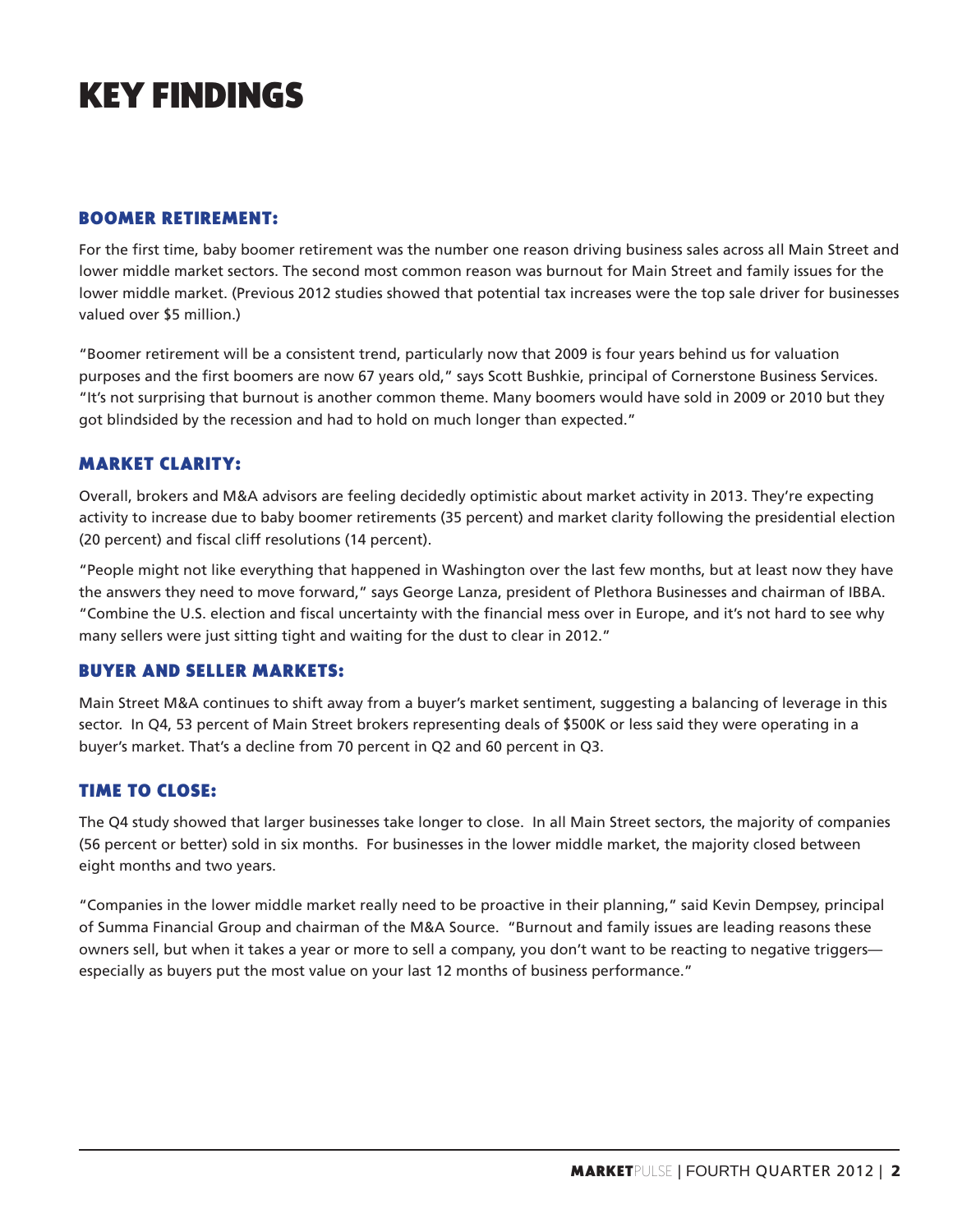#### **TERMINATIONS:**

According to the study, the primary reason for deal termination remains unrealistic expectations. However, the number of brokers citing unrealistic expectations dropped from 50 percent in Q2 to 34 percent in Q3 and 29 percent in Q4. This may indicate buyers and sellers are getting closer on value expectations.



#### **MULTIPLES:**

Figure 2: Multiples by Deal Size

Multiples stayed nearly flat for the fourth quarter, decreasing slightly for businesses valued at \$500K or less and for those valued between \$2 million and \$5 million.

| <i>rigare 5. Imalaples by Deal Size</i> |                 |                    |                 |                    |  |  |
|-----------------------------------------|-----------------|--------------------|-----------------|--------------------|--|--|
| <b>MAIN STREET</b>                      | <b>SDE</b>      | <b>MOST COMMON</b> | <b>EBITDA</b>   | <b>MOST COMMON</b> |  |  |
| $<$ 500K                                | 76% @ 1.5-2.5x↓ | 2.0                |                 |                    |  |  |
| \$500K - \$1MM                          | 80% @ 2.0-3.0x  | 2.5                |                 |                    |  |  |
| $$1MM - $2MM$                           | 79% @ 2.5-3.5x  | 3.5                | 38% @ 4.5-5.0x  |                    |  |  |
| <b>LOWER MIDDLE MARKET</b>              |                 |                    |                 |                    |  |  |
| \$2MM - \$5MM                           |                 |                    | 61% @ 3.5-5.0 ↓ | 3.5                |  |  |
| $$5MM+$                                 |                 |                    | 76% @ 4.5-6.0   | 4.5                |  |  |

\* Up and down arrows indicate notable movement over Q3 2012.

*SDE = Seller's Discretionary Earnings* 

*EBITDA = Earnings Before Interest, Taxes, Depreciation And Amortization* 

*Transactions in the Main Street market are typically based on multiples of SDE, while those in the lower middle market are most commonly based on EBITDA. In some instances survey respondents reported multiples for both SDE and EBITDA.*

The study also shows that financing is relatively stable. In every sector, more than half of the survey respondents indicated "no change" in the financing climate. However, there was an approximate 2-1 ratio of respondents indicating financing was becoming more available vs. less available.

Likewise survey respondents indicated that they expect values will remain steady to increasing.

#### **BUYER TYPES:**

Unlike Q3 where private equity groups dominated deals above \$5MM, existing companies put their excess cash to use in Q4 as the number one buyer in the lower middle market and the \$1 million-\$2 million Main Street sector. Notably, individuals who had previously owned a business also played a prominent role in Q4, ranking first or second across every sector except for businesses valued at \$5MM and above (for which they came in third at 16 percent).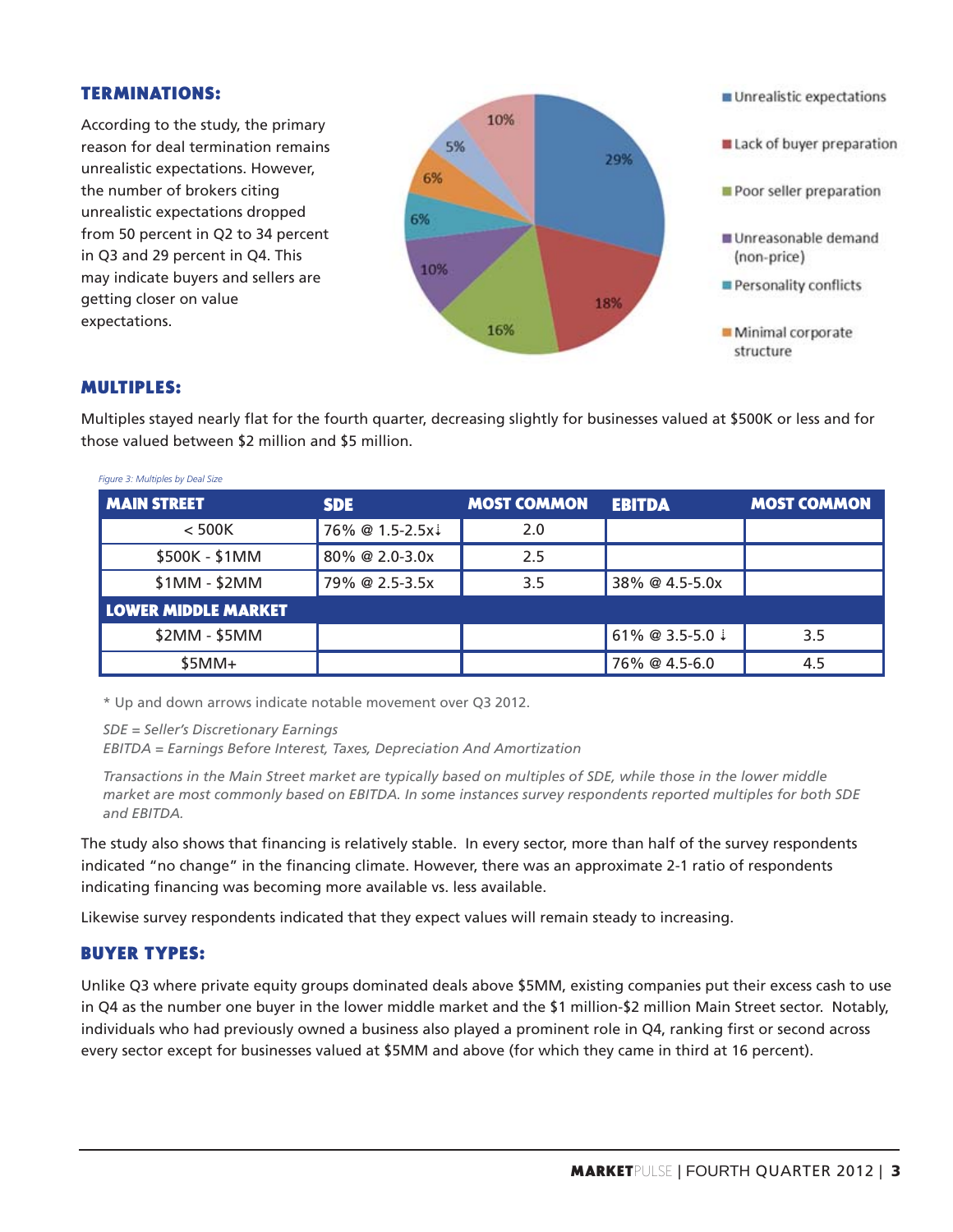*Figure 4: Top Buyer Types*

| $<$ 500K     | Individual, 1st time buyer (55%)       | Individual, prior business owner (31%) |
|--------------|----------------------------------------|----------------------------------------|
| \$500K-\$1MM | Individual, prior business owner (43%) | Individual, 1st time buyer (40%)       |
| $$1MM-$2MM$  | Company/strategic (41%)                | Individual, prior business owner (34%) |
| \$2MM-\$5MM  | Company/strategic (48%)                | Individual, prior business owner (24%) |
| $$5MM+$      | Company/strategic (56%)                | Private equity (20%)                   |

New for Q4, the study asked brokers and advisors to indicate buyer motivation. Not surprisingly, the top motivation for buyers of businesses valued at \$1 million and less was "buying a job." Above \$1 million, buyers were focused on synergistic advantages.

"There are two strategies to grow, you either buy or you build. Many businesses are having a hard time building organically because of the tough economy, so companies are using acquisition to enhance their top and bottom lines," says Dr. John Paglia, associate professor of finance and director of the Pepperdine Private Capital Markets Project at the Graziadio School of Business and Management.

For companies under \$1 million, most buyers were located either within the same metro area or same state as the selling business. But for businesses valued over \$1 million, buyer distance jumped considerably with more than half (55 percent) coming from out of state.

|              | <b>IN CITY</b> | <b>IN STATE</b> | <b>IN COUNTRY</b> | <b>INTERNATIONAL</b> |  |  |
|--------------|----------------|-----------------|-------------------|----------------------|--|--|
| $<$ 500K     | 54%            | 87%             | 96%               | 4%                   |  |  |
| \$500K-\$1MM | 38%            | 73%             | 100%              | $0\%$                |  |  |
| \$1MM-\$2MM  | 25%            | 40%             | 95%               | 5%                   |  |  |
| \$2MM-\$5MM  | 6%             | 43%             | 50%               | 7%                   |  |  |
| $$5MM+$      | 6%             | 44%             | 44%               | 6%                   |  |  |

Figure 5: Buver Proximity

"Study results show that an advisor's buyer reach becomes increasingly critical as deal size increases," says Keith McLeod, president of Business Centre. "For businesses valued at \$1 million or more, your advisor needs to have resources and connections outside your home state."

## **BROKER ADDENDUM**

#### **LEAD GENERATION:**

As usual, brokers and intermediaries report that their best new client arrived by referral (67 percent). But for the first time they point to financial advisors as the number one referral source (37 percent) followed by past clients (25 percent). In previous studies, financial advisors had ranked third or even fourth behind clients, accountants, and attorneys.